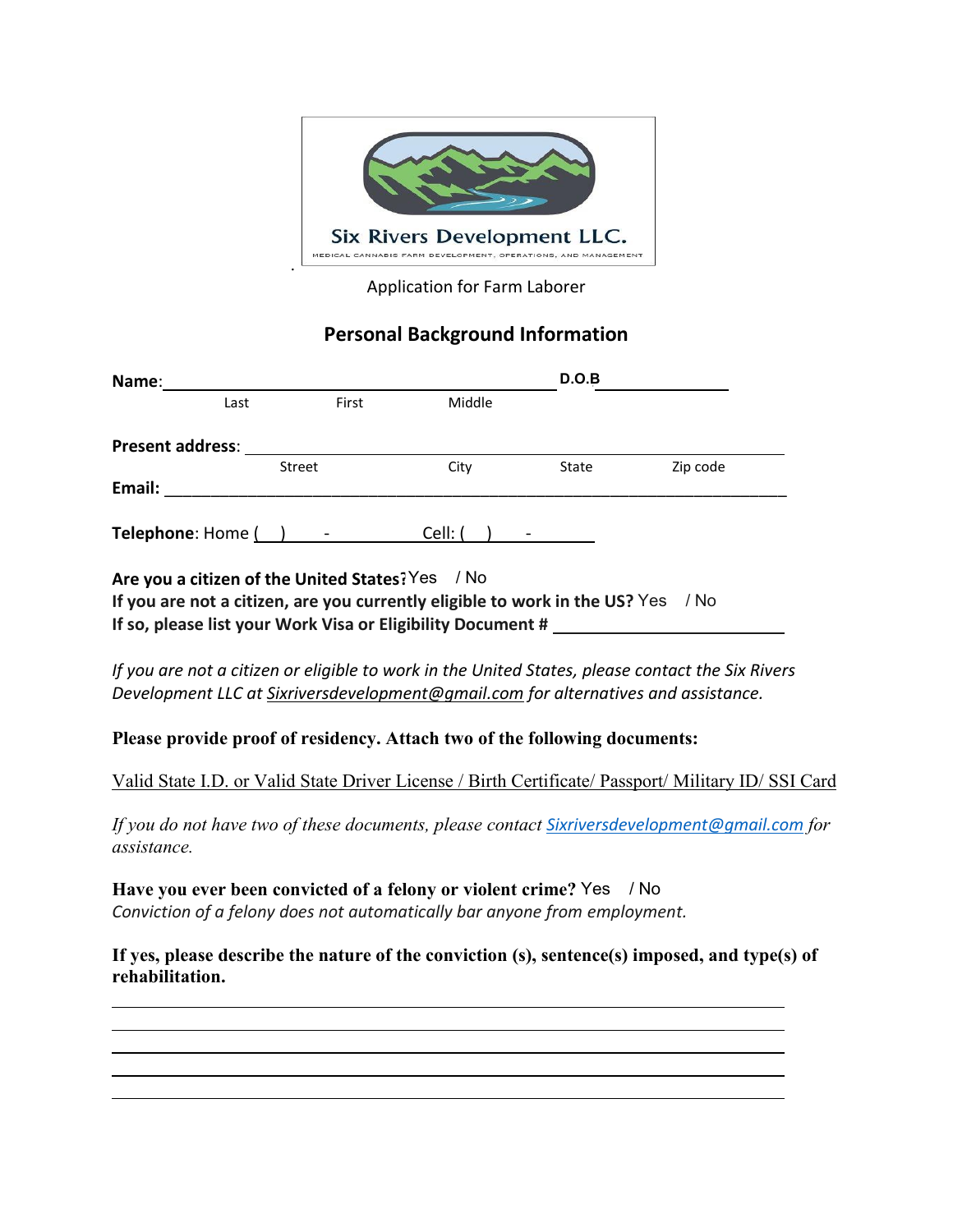## **What is your current schedule availability?**

| Monday | Tuesday | Wednesday   Thursday | Fridav | Saturday | Sundav |
|--------|---------|----------------------|--------|----------|--------|
|        |         |                      |        |          |        |
|        |         |                      |        |          |        |

## **Educational and Employment History**

**You must have a high school diploma or equivalent to be considered for employment. You may also pass a simple competency test to fulfill this requirement.**

| <b>Type Of School</b> | <b>Name</b> | Location | # of years<br>completed | <b>Major and</b><br>degree |
|-----------------------|-------------|----------|-------------------------|----------------------------|
| High School           |             |          |                         |                            |
| College               |             |          |                         |                            |
| Bus. Or Trade         |             |          |                         |                            |
| School                |             |          |                         |                            |
| Professional          |             |          |                         |                            |
| School                |             |          |                         |                            |

**Please** *attach your most current resume* **along with at least 3 employer references. If you do not have 3 professional references, please provide 3 personal references instead.** 

| <b>Name</b> | Relationship | # of years<br>known | Email | Phone<br><b>Number</b> | <b>Additional</b><br>information |
|-------------|--------------|---------------------|-------|------------------------|----------------------------------|
|             |              |                     |       |                        |                                  |
|             |              |                     |       |                        |                                  |
|             |              |                     |       |                        |                                  |

**Do you have any basic construction skills?** Yes / No

**Have you ever cultivated cannabis or maintained a cannabis farm?**  $^{Yes}$  / No

Are you comfortable with staying for extended times in remote areas ot the county? Yes / No

**Do you have reliable transportation?** Yes /No

Are you interested in free group transportation? Yes /No

Can you follow orders given from superiors? Yes /No

**Do you have any Management experience?** Yes /No

**Can you lift 40 lbs?** Yes /No

Are you capable of working long hours standing, crouching, kneeling, etc.? Yes /No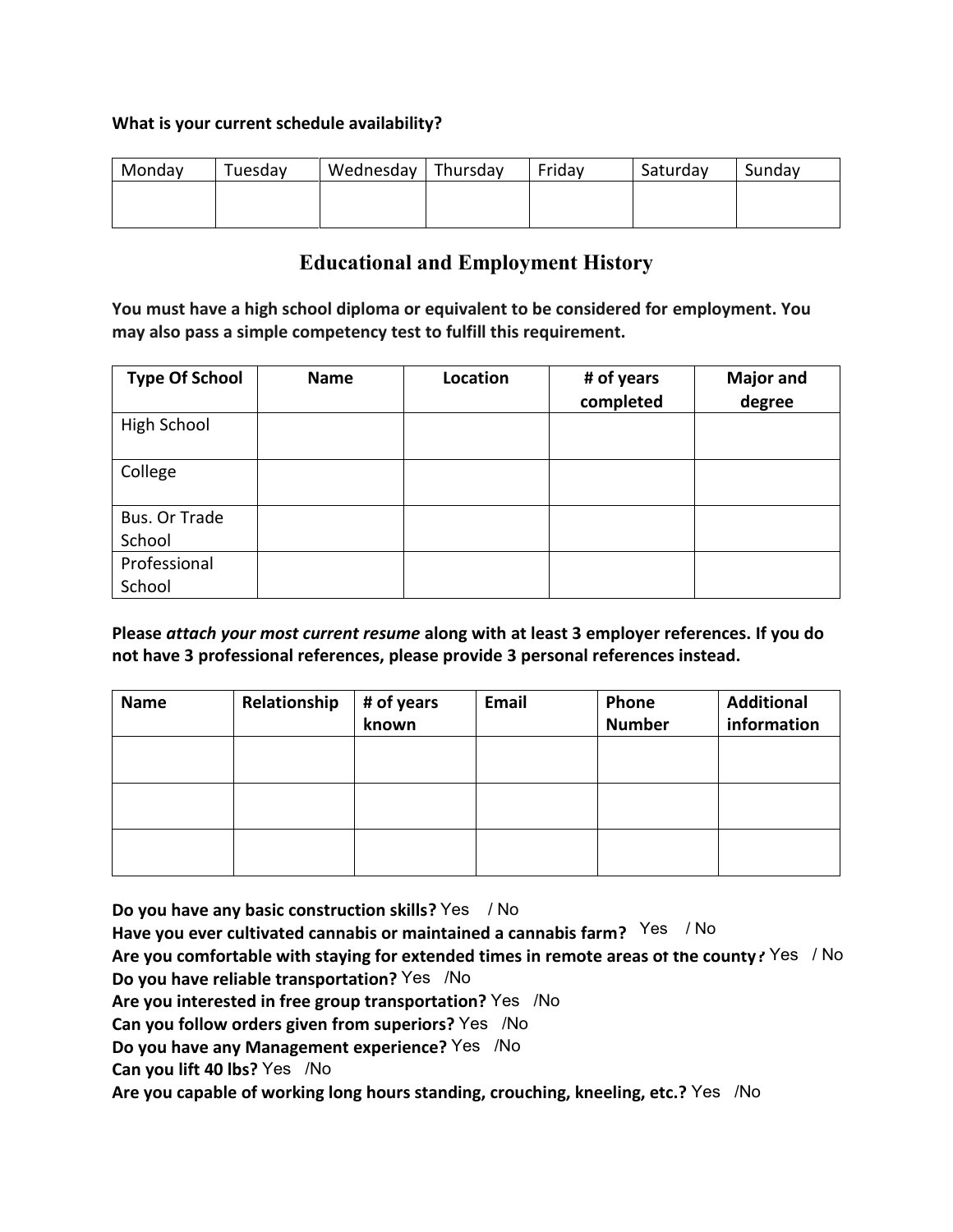**Briefly describe you level of responsibility and the scope of work completed in the past.**

\_\_\_\_\_\_\_\_\_\_\_\_\_\_\_\_\_\_\_\_\_\_\_\_\_\_\_\_\_\_\_\_\_\_\_\_\_\_\_\_\_\_\_\_\_\_\_\_\_\_\_\_\_\_\_\_\_\_\_\_\_\_\_\_\_\_\_\_\_\_\_\_\_\_\_\_\_\_ \_\_\_\_\_\_\_\_\_\_\_\_\_\_\_\_\_\_\_\_\_\_\_\_\_\_\_\_\_\_\_\_\_\_\_\_\_\_\_\_\_\_\_\_\_\_\_\_\_\_\_\_\_\_\_\_\_\_\_\_\_\_\_\_\_\_\_\_\_\_\_\_\_\_\_\_\_\_ \_\_\_\_\_\_\_\_\_\_\_\_\_\_\_\_\_\_\_\_\_\_\_\_\_\_\_\_\_\_\_\_\_\_\_\_\_\_\_\_\_\_\_\_\_\_\_\_\_\_\_\_\_\_\_\_\_\_\_\_\_\_\_\_\_\_\_\_\_\_\_\_\_\_\_\_\_\_ \_\_\_\_\_\_\_\_\_\_\_\_\_\_\_\_\_\_\_\_\_\_\_\_\_\_\_\_\_\_\_\_\_\_\_\_\_\_\_\_\_\_\_\_\_\_\_\_\_\_\_\_\_\_\_\_\_\_\_\_\_\_\_\_\_\_\_\_\_\_\_\_\_\_\_\_\_\_

\_\_\_\_\_\_\_\_\_\_\_\_\_\_\_\_\_\_\_\_\_\_\_\_\_\_\_\_\_\_\_\_\_\_\_\_\_\_\_\_\_\_\_\_\_\_\_\_\_\_\_\_\_\_\_\_\_\_\_\_\_\_\_\_\_\_\_\_\_\_\_\_\_\_\_\_\_\_ \_\_\_\_\_\_\_\_\_\_\_\_\_\_\_\_\_\_\_\_\_\_\_\_\_\_\_\_\_\_\_\_\_\_\_\_\_\_\_\_\_\_\_\_\_\_\_\_\_\_\_\_\_\_\_\_\_\_\_\_\_\_\_\_\_\_\_\_\_\_\_\_\_\_\_\_\_\_ \_\_\_\_\_\_\_\_\_\_\_\_\_\_\_\_\_\_\_\_\_\_\_\_\_\_\_\_\_\_\_\_\_\_\_\_\_\_\_\_\_\_\_\_\_\_\_\_\_\_\_\_\_\_\_\_\_\_\_\_\_\_\_\_\_\_\_\_\_\_\_\_\_\_\_\_\_\_

**Certain tools will be required. Please check the boxes of the tools you currently own:**

| Item                                                | <b>Size</b>      | Quantity                                             | X |
|-----------------------------------------------------|------------------|------------------------------------------------------|---|
| <b>Adjustable Wrench</b>                            | 12''             | $\overline{2}$                                       |   |
| <b>Adjustable Wrench</b>                            | 6''              | $\overline{2}$                                       |   |
| <b>Razor Knife</b>                                  | N/A              | $\overline{2}$                                       |   |
| <b>Phillips Screwdriver</b><br><b>Set</b>           | N/A              | 1 set consisting of<br>long shank and short<br>shank |   |
| <b>Standard</b><br><b>Screwdriver Set</b>           | N/A              | 1 set consisting of<br>long shank and short<br>shank |   |
| <b>Standard Socket Set</b><br><b>With Extension</b> | 3/8 Drive        | 20 piece set                                         |   |
| <b>Metric Socket Set</b><br><b>With Extension</b>   | 3/8 Drive        | 20 piece set                                         |   |
| <b>Hammer</b>                                       | 12''             | $\mathbf{1}$                                         |   |
| <b>Hacksaw</b>                                      |                  | $\mathbf{1}$                                         |   |
| <b>Battery Powered</b><br><b>Drill</b>              | 18v or better    | $\mathbf{1}$                                         |   |
| <b>Battery</b>                                      | 18v or better    | $\overline{2}$                                       |   |
| <b>Pruning Shears</b>                               |                  | $\overline{2}$                                       |   |
| <b>Tin Snips</b>                                    |                  | $1\,$                                                |   |
| <b>Hammer</b>                                       | 16oz             | $\mathbf{1}$                                         |   |
| <b>Tape Measurer</b>                                | 25 <sub>ft</sub> | $\mathbf{1}$                                         |   |
| <b>Lockable Toolbox</b>                             |                  | $\mathbf{1}$                                         |   |